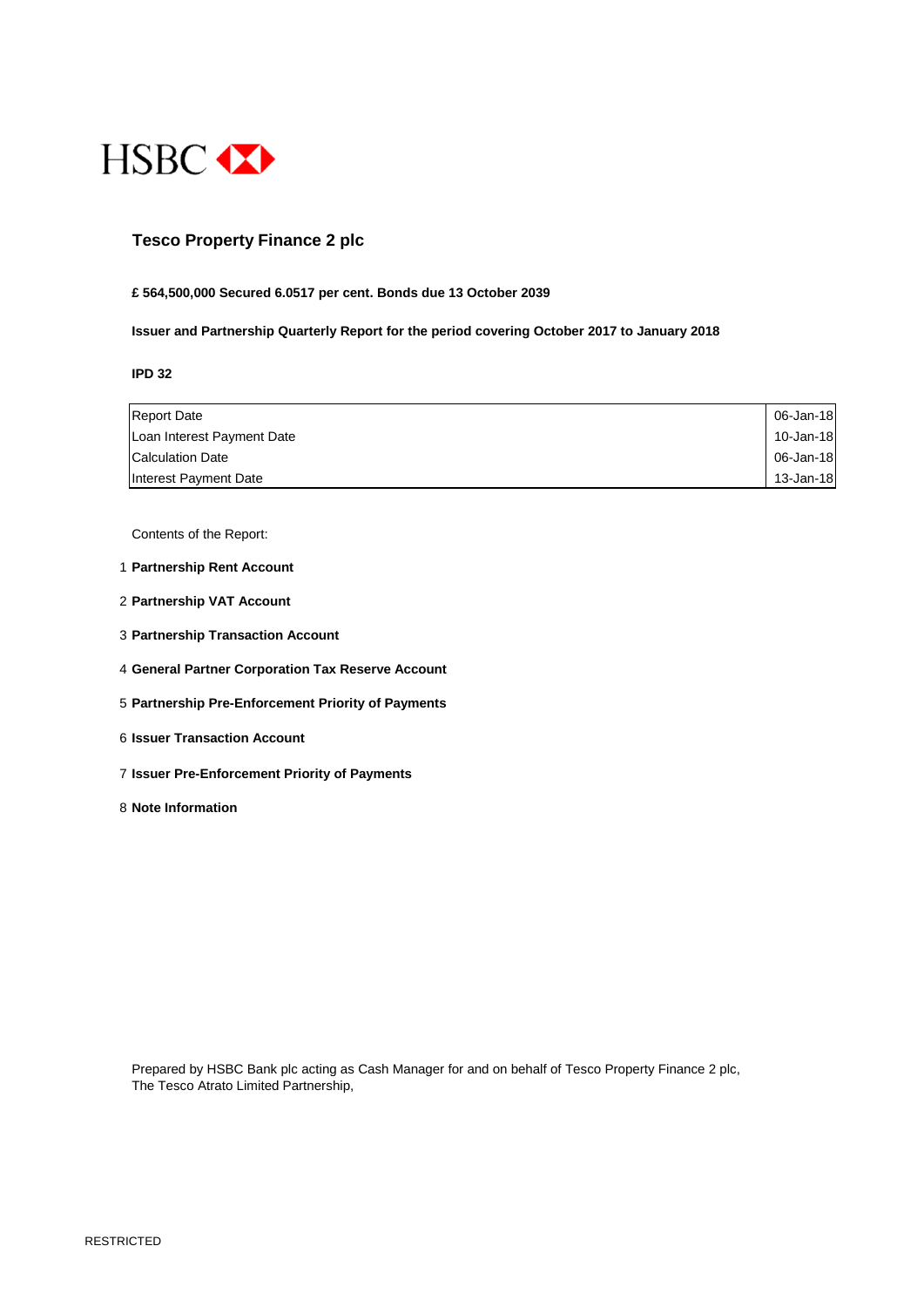### **1. Partnership Rent Account**

|                        | <b>Opening Balance</b>                     | 5,000.14 Cr                        |                             |
|------------------------|--------------------------------------------|------------------------------------|-----------------------------|
| DATE                   | <b>ENTRY DETAILS</b>                       | AMOUNT (£)                         | CR/DR                       |
| 21-Dec-17<br>10-Jan-18 | Rent<br>To Partnership Transaction Account | 9,432,062.14 Cr<br>9,432,062.14 Dr | <b>Issuer and Partnersh</b> |
|                        | <b>Closing Balance</b>                     | 5,000.14 Cr                        |                             |
|                        |                                            |                                    |                             |

### **2. Partnership VAT Account**

|                        | <b>Opening Balance</b>                   | 1,886,412.45 Cr                    |       |
|------------------------|------------------------------------------|------------------------------------|-------|
| <b>DATE</b>            | <b>ENTRY DETAILS</b>                     | AMOUNT (£)                         | CR/DR |
| 31-Oct-17<br>21-Dec-17 | <b>VAT Payment</b><br><b>VAT Funding</b> | 1,886,185.76 Dr<br>1,886,412.45 Cr |       |
|                        | <b>Closing Balance</b>                   | 1,886,639.14 Cr                    |       |
|                        |                                          |                                    |       |

### **3. Partnership Transaction Account**

|               | <b>Opening Balance</b>           | 377,034.67 Cr    |       |
|---------------|----------------------------------|------------------|-------|
| <b>DATE</b>   | <b>ENTRY DETAILS</b>             | AMOUNT (£)       | CR/DR |
|               |                                  |                  |       |
| $10 - Jan-18$ | <b>Transfer from Rent</b>        | 9,432,062.14 Cr  |       |
| 10-Jan-18     | <b>Trustee Fee</b>               | 1,500.00 Dr      |       |
| $10 - Jan-18$ | <b>Ongoing Fee</b>               | 9,048.40 Dr      |       |
| 10-Jan-18     | Expenses                         | 38,305.68 Dr     |       |
| 10-Jan-18     | Partnership Swap payment         | 994,206.35 Cr    |       |
| 10-Jan-18     | Partnership Debt                 | 10,258,558.55 Dr |       |
| $10 - Jan-18$ | <b>Property Pool Manager Fee</b> | ۰                | lDr   |
|               | <b>Closing Balance</b>           | 495,890.53 Cr    |       |

### **4. General Partner Corporation Tax Reserve Account**

|             | Opening Balance        | $0.00$ Cr  |       |
|-------------|------------------------|------------|-------|
| <b>DATE</b> | <b>ENTRY DETAILS</b>   | AMOUNT (£) | CR/DR |
|             |                        |            |       |
|             | <b>Closing Balance</b> | $0.00C$ r  |       |
|             |                        |            |       |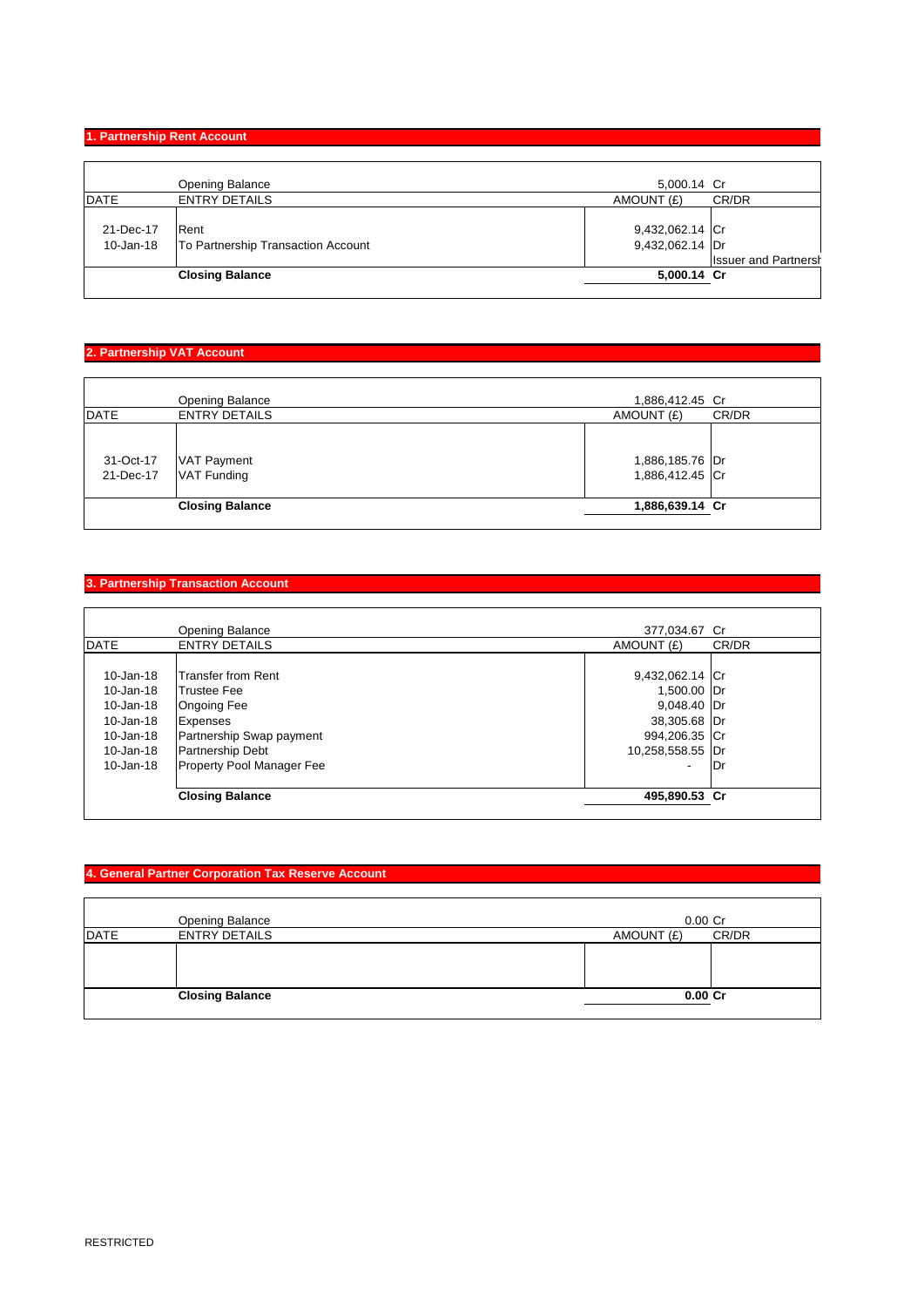# **5. Partnership Pre-Enforcement Priority of Payments**

|              |                                                                                 | <b>Funds Paid Out of</b> | <b>Funds Received</b> |
|--------------|---------------------------------------------------------------------------------|--------------------------|-----------------------|
| Date         |                                                                                 | account(E)               | into account $(E)$    |
| 10-Jan-18    |                                                                                 |                          |                       |
|              | <b>Partnership Available Funds</b>                                              |                          |                       |
|              |                                                                                 |                          |                       |
| a)           | <b>Rental Income</b>                                                            |                          | 9,432,062.14          |
| b)           | Funds from Issuer under Partnership Swaps                                       |                          | 10,258,582.98         |
| C)           | From Partnership VAT Account                                                    |                          |                       |
| d)           | From Partnership Disposal Proceeds Account                                      |                          |                       |
| e)           | From Partnership Insurance Proceeds Account                                     |                          |                       |
| f            | Interest received by the Partnership Accounts and Rent Account                  |                          |                       |
| g)           | Eligible Investment Earnings by Partnership                                     |                          |                       |
| h)           | Advance under Committed Subordinated Loan Agreement                             |                          |                       |
| i)           | Net proceeds of a CPO Disposal or a Mortgage Property                           |                          |                       |
| j)           | Net proceeds of a disposal of a Mortgage Property                               |                          |                       |
| k)           | Any other sums standing to the credit of the Partnership Transaction Ac         |                          |                       |
|              | <b>Partnership Pre-Enforcement Priority of Payments</b>                         |                          |                       |
|              |                                                                                 |                          |                       |
| a)           | Partnership Security Trustee Fees                                               | 1,500.00                 |                       |
| b)           | Issuer Security Trustee Fee, Bond Trustee, operating expenses of the            |                          |                       |
|              | Issuer (Ongoing Partnership Facility Fee)                                       | 3,298.40                 |                       |
| C)           | Partnership Operating Expenses excluding GP UK Tax                              | 1,020.48                 |                       |
| d)           | Partnership Operator Fee<br>Property Advisor Fee (Annual 25 K Jan)              |                          |                       |
| d)<br>d)     | Nominees Corporate Services Provider Fee                                        | 37,285.20                |                       |
| d)           | Nominees Holdco Corporate Services Provider Fee                                 |                          |                       |
| d)           | Nominees Side Letter payments                                                   |                          |                       |
| d)           | Nominees Holdco Side Letter payments                                            |                          |                       |
| d)           | <b>Account Bank Fee</b>                                                         |                          |                       |
| d)           | Cash Manager Fee                                                                |                          |                       |
|              | Issuer Account Bank, PPA CM, CSP Fee (Ongoing Partnership Facility              |                          |                       |
| d)           | Fee)                                                                            | 5,000.00                 |                       |
| d)           | Headlease payment                                                               |                          |                       |
| e)           | Partnership Expenses Ledger payment                                             | 7,959.96                 |                       |
| f            | Partnership Debt Interest                                                       | 7,521,971.55             |                       |
| f)           | Partnership Swap payment                                                        | 9,264,376.63             |                       |
| $\mathbf{g}$ | Partnership Debt Principal                                                      | 2,736,587.00             |                       |
|              | <b>Issuer Partnership Swap Termination Amount (Ongoing Partnership Facility</b> |                          |                       |
| h)           | Fee)                                                                            | 750.00                   |                       |
| i)           | Partnership Swap Termination Amount                                             |                          |                       |
| j)           | Property Pool Manager Fee                                                       |                          |                       |
| k)           | Partnership Expenses Ledger payment                                             | 110,895.90               |                       |
| $\vert$      | <b>Alteration Adjustment Rent</b>                                               |                          |                       |
| m)           | Committed Subordinated Loan payment                                             |                          |                       |
| n)           | Partnership Distribution Account                                                |                          |                       |
|              | <b>Totals</b>                                                                   | 19,690,645.12            | 19,690,645.12         |
|              |                                                                                 |                          |                       |

| <b>Expense Reserve Ledger - Max GBP 500,000.00</b> |                                     |                     |  |
|----------------------------------------------------|-------------------------------------|---------------------|--|
|                                                    | Opening Balance                     | 377.034.67 Cr       |  |
| <b>DATE</b>                                        | <b>ENTRY DETAILS</b>                | AMOUNT (£)<br>CR/DR |  |
|                                                    | Partnership Expenses Ledger payment | 110,895.90 CR       |  |
|                                                    | Partnership Expenses Ledger payment | 7.959.96 CR         |  |
|                                                    | <b>Closing Balance</b>              | 495,890.53 Cr       |  |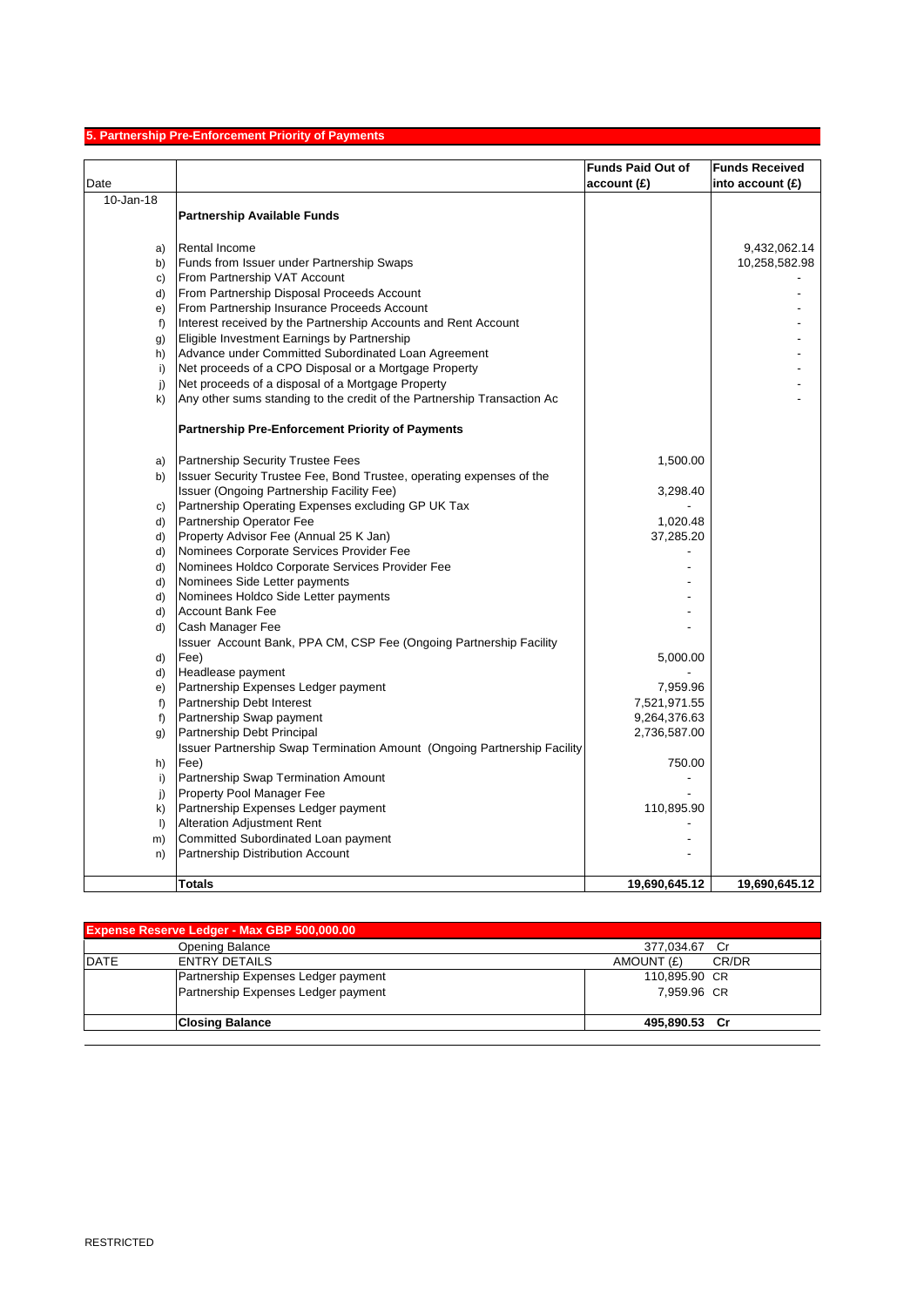# **6. Issuer Transaction Account**

|               | Opening Balance                                      | 81,471.27 Cr     |       |
|---------------|------------------------------------------------------|------------------|-------|
| <b>DATE</b>   | <b>ENTRY DETAILS</b>                                 | AMOUNT (£)       | CR/DR |
|               |                                                      |                  |       |
| 10-Jan-18     | <b>Swaps Receipts</b>                                | 994,206.35 Cr    |       |
| 15-Jan-18     | <b>Partnership Debt</b>                              | 10,258,558.55 Cr |       |
| 15-Jan-18     | Swap Pays                                            | 994,206.35 Dr    |       |
| 15-Jan-18     | <b>Ongoing Fee</b>                                   | 8,298.40 Cr      |       |
| 15-Jan-18     | <b>HSBC</b> Fee                                      | 7,700.00 Dr      |       |
| 15-Jan-18     | <b>Issuer Operating Expenses</b>                     | 598.40 Dr        |       |
| $13 - Jan-18$ | Issuer Profit (paid as part of Ongoing Fee)          | 750.00 Cr        |       |
| 15-Jan-18     | <b>Notes</b>                                         | 10,258,558.54 Dr |       |
| 15-Jan-18     | Issuer/Issuer Holdco Corporate Services Provider Fee | ٠                | Dr    |
|               | <b>Closing Balance</b>                               | 82,221.28 Cr     |       |

# **7. Issuer Pre-Enforcement Priority of Payments**

|           |                                                      | <b>Funds Paid Out of</b> | <b>Funds Received</b> |
|-----------|------------------------------------------------------|--------------------------|-----------------------|
| Date      |                                                      | account (£)              | into account (£)      |
| 13-Jan-18 |                                                      |                          |                       |
|           |                                                      |                          |                       |
|           | <b>Issuer Available Funds</b>                        |                          |                       |
|           |                                                      |                          |                       |
| a)        | Funds due to Issuer under Partnership Swap Agreement |                          | 9,264,376.63          |
| b)        | Amounts due to Issuer in respect of Partnership Loan |                          | 10,267,606.95         |
| c)        | Any amount due to Issuer under Issuer Swap Agreement |                          | 10,258,582.98         |
| d)        | Ineterest Received by Issuer on Transaction Account  |                          |                       |
| e)        | Eigible Investment Earnings                          |                          |                       |
|           |                                                      |                          |                       |
|           |                                                      |                          |                       |
|           | <b>Issuer Pre-Enforcement Priority of Payments</b>   |                          |                       |
| a)        | <b>Bond Trustee Fee</b>                              | 1,200.00                 |                       |
| a)        | <b>Issuer Security Trustee Fee</b>                   | 1,500.00                 |                       |
| b)        | <b>Issuer Operating Expenses</b>                     | 598.40                   |                       |
| c)        | Issuer/Issuer Holdco Corporate Services Provider Fee |                          |                       |
| C)        | Paying Agent Fee                                     | 500.00                   |                       |
| C)        | <b>Account Bank Fee</b>                              | 750.00                   |                       |
| C)        | Cash Manager Fee                                     | 3,750.00                 |                       |
| d)        | <b>Bond Interest</b>                                 | 7,521,971.54             |                       |
| d)        | <b>Bond Principal</b>                                | 2,736,587.00             |                       |
| d)        | <b>Issuer Swap Provider</b>                          | 9,264,376.63             |                       |
| d)        | Partnership Swap payment                             | 10,258,582.98            |                       |
| e)        | <b>Issuer Profit</b>                                 | 750.00                   |                       |
| f)        | <b>Swap Subordinated Amounts</b>                     |                          |                       |
| g)        | <b>Issuer Partnership Swap Termination Amount</b>    |                          |                       |
| h)        | <b>Issuer Transaction Account</b>                    | 0.01                     |                       |
|           |                                                      |                          |                       |
|           | <b>Totals</b>                                        | 29,790,566.56            | 29,790,566.56         |